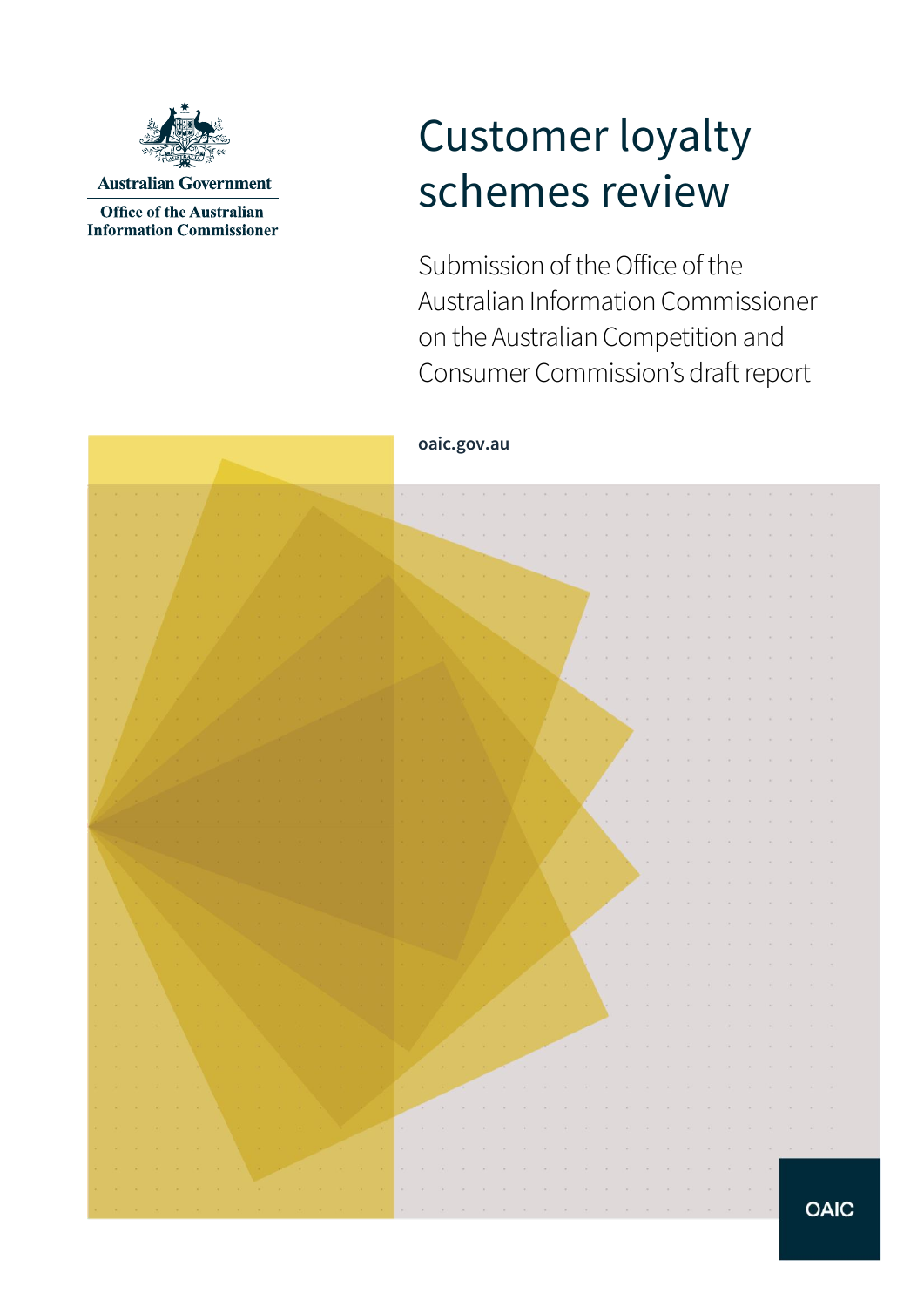## **Contents**

| Introduction                                                     |    |
|------------------------------------------------------------------|----|
| Data practices of loyalty schemes identified in the draft report | 3  |
| ACCC's draft recommendations                                     | 4  |
| Conclusion                                                       | 12 |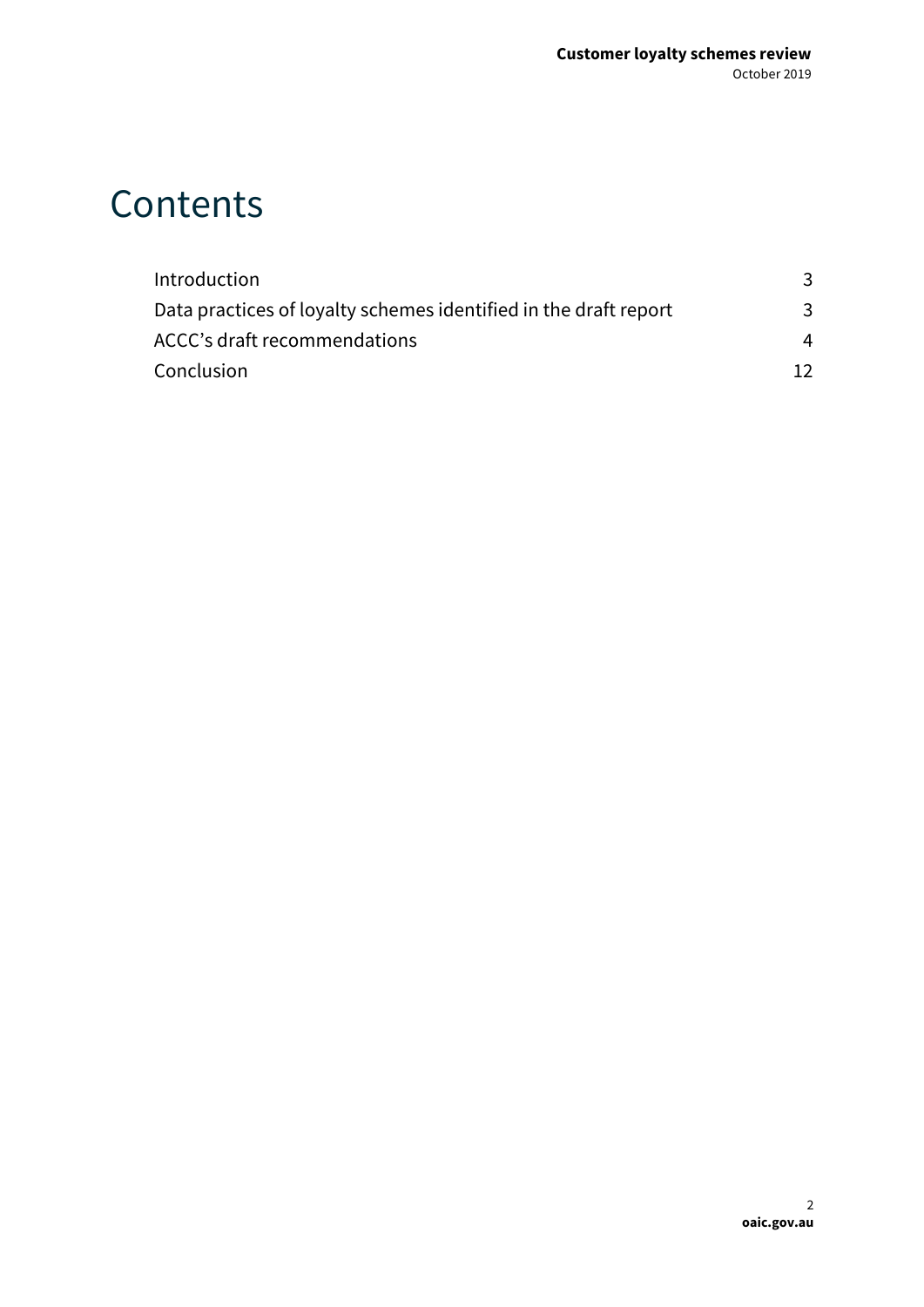## <span id="page-2-0"></span>Introduction

- 1. The Office of the Australian Information Commissioner (OAIC) welcomes the opportunity to provide a submission to the Australian Competition and Consumer Commission (ACCC) on its draft report on customer loyalty schemes (draft report).
- 2. The draft report examines consumer and competition issues associated with customer loyalty schemes in Australia and includes a detailed examination of the way in which personal information is collected, used and disclosed by operators of customer loyalty schemes.
- 3. The data practices identified by the ACCC, and the corresponding draft recommendations relate to the application of the *Privacy Act 1988* (Privacy Act) and reflect many of the findings and recommendations of the ACCC's Digital Platforms Inquiry (DPI) final report.<sup>1</sup>
- 4. The OAIC has responded to the DPI final report with broad support for the recommendations subject to some suggestions aimed at ensuring the interoperability of Australia's data protection laws globally, as well as striking the right balance between an individual's ability to self-manage their privacy, and the accountability of those entrusted with the personal information of Australians.<sup>2</sup> Implementation of the DPI recommendations are likely to address some of the concerns outlined by the ACCC in this draft report.
- 5. The OAIC provides the comments below in relation to the draft report.

## <span id="page-2-1"></span>Data practices of loyalty schemes identified in the draft report

- 6. As the draft report outlines, loyalty schemes derive significant value from consumers by collecting data, including personal information, from members, and use this information to profile consumers and generate revenue by producing insights about consumer's purchasing behaviour.
- 7. The ACCC has outlined concerns about the business and data practices of loyalty schemes, including:
- presenting privacy policies in a way that consumers cannot readily understand
- seeking broad consents from consumers and making vague disclosures to consumers about the collection, use and disclosure of their data
- providing consumers with limited insight and control over the sharing of their data with third parties
- providing a limited ability for consumers to opt out of targeted advertising delivered by third parties on behalf of loyalty schemes.
- 8. Entities regulated by the Privacy Act (APP entities) including those operating loyalty schemes – are required to manage personal information in an open and transparent way in accordance with the Australian Privacy Principles (APPs), including by having a clearly expressed and up to date privacy policy about the management of personal information by the entity.<sup>3</sup> There are specific obligations regarding the collection, use and disclosure of personal information (APP 3 and APP 6), as well as in relation to direct marketing practices (APP 7). APP entities are also

<sup>&</sup>lt;sup>1</sup> ACCC, Digital Platforms Inquiry, Final Report, 26 July 2019, <u>https://www.accc.gov.au/focus-areas/inquiries/digital-</u> [platforms-inquiry](https://www.accc.gov.au/focus-areas/inquiries/digital-platforms-inquiry)

<sup>2</sup> The OAIC's submission to Treasury regarding the DPI final report will become available online in due course.

<sup>3</sup> Australian Privacy Principle (APP) 1.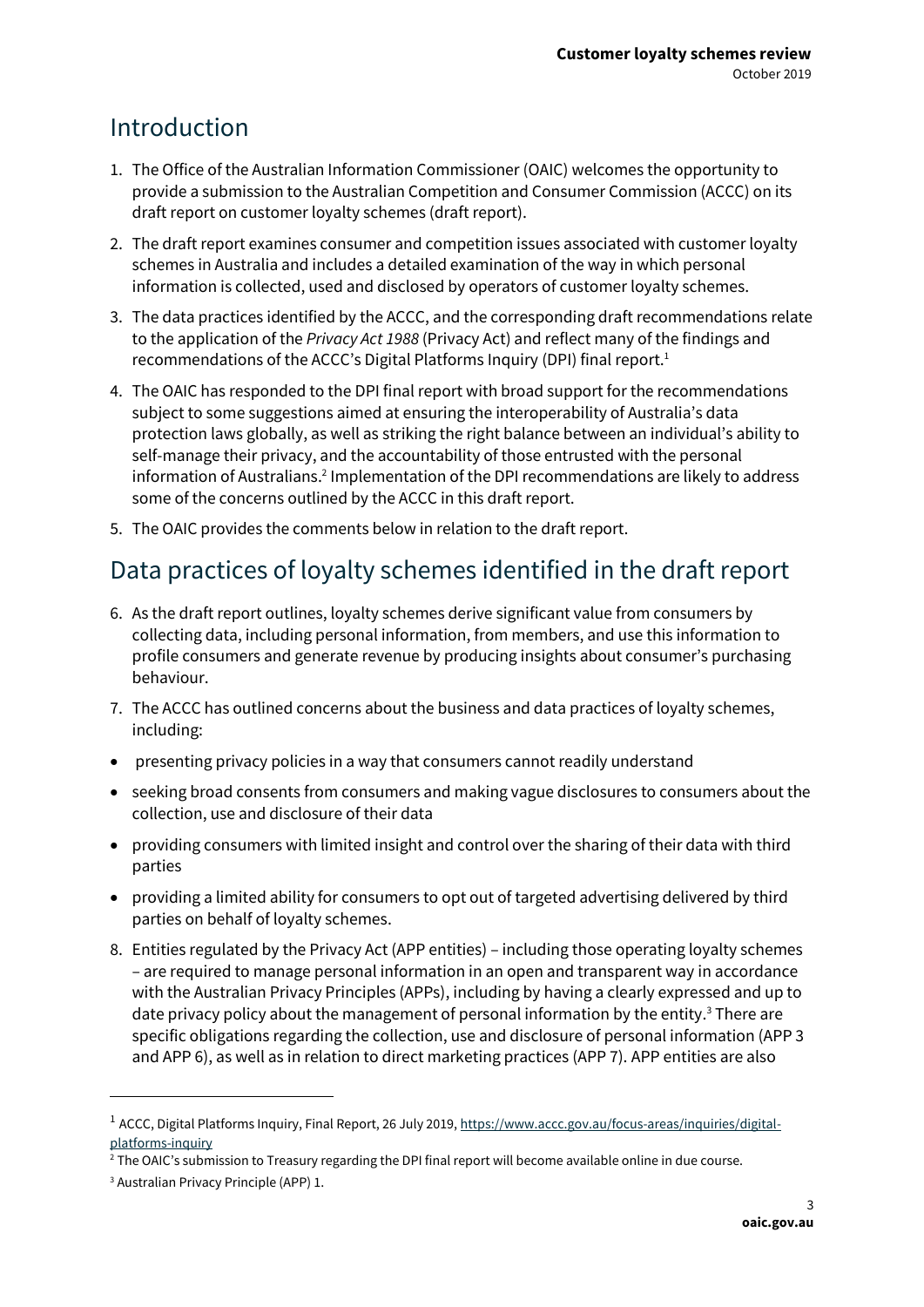required under APP 5 to take reasonable steps to notify individuals about important matters relating to the collection, use and disclosure of the individual's personal information, including the purposes for which personal information is collected and disclosures to third parties.

- 9. The OAIC recognises the popularity of loyalty schemes amongst Australian consumers and the large amounts of data collected, used and disclosed via these loyalty schemes. This includes information that is collected passively (such as tracking through apps, transactions and social media activity) and information that is able to be inferred through data matching and analytics.
- 10. The OAIC has previously conducted limited scope assessments<sup>4</sup> of some of Australia's loyalty schemes 5 . The OAIC's assessments included suggestions relating to the navigability and readability of privacy policies and collection notices, and the handling and use of personal information collected by loyalty schemes.
- 11.The ACCC's digital platforms inquiry has provided an in-depth analysis of data handling practices of digital platforms, and the draft report provides comprehensive research into loyalty schemes which indicates that data collection practices of loyalty schemes are increasing in scale and complexity. The OAIC's assessments of some of Australia's loyalty schemes noted that privacy policies and collection notices should be regularly reviewed to ensure they adequately explain the use of a member's personal information, especially if the nature and scale of marketing and data analytics activities changes.<sup>6</sup>
- 12.The OAIC supports recommended reforms to the Privacy Act made by the DPI, designed to increase transparency, choice and control over the handling of personal information and ensure that Australia's regulatory framework remains fit for purpose in the digital age.

## <span id="page-3-0"></span>ACCC's draft recommendations

- 13.The ACCC makes four recommendations in the draft report. Recommendations 1 and 2 relate to competition and consumer law, while recommendations 3 and 4 relate to the Privacy Act and privacy regulatory framework.
- 14.The OAIC supports recommendations to enhance the ways in which personal information is collected, used and disclosed by APP entities to provide consumers with greater choice, transparency and control over how their personal information is used by loyalty schemes.

#### **Draft recommendation 3: improve the data practices of loyalty schemes**

15.The ACCC suggests that loyalty schemes should take the following steps to improve their data practices:

<sup>5</sup> See for example: Loyalty program assessment: Woolworths Rewards (field work conducted in February 2016) [<https://www.oaic.gov.au/privacy/privacy-assessments/loyalty-program-assessment-woolworths-rewards-woolworths](https://www.oaic.gov.au/privacy/privacy-assessments/loyalty-program-assessment-woolworths-rewards-woolworths-limited/)[limited/>](https://www.oaic.gov.au/privacy/privacy-assessments/loyalty-program-assessment-woolworths-rewards-woolworths-limited/), flybuys (field work conducted in November 2015): [<https://www.oaic.gov.au/privacy/privacy](https://www.oaic.gov.au/privacy/privacy-assessments/loyalty-program-assessment-flybuys-coles-supermarkets-australia-pty-ltd/)[assessments/loyalty-program-assessment-flybuys-coles-supermarkets-australia-pty-ltd/>](https://www.oaic.gov.au/privacy/privacy-assessments/loyalty-program-assessment-flybuys-coles-supermarkets-australia-pty-ltd/), Qantas Frequent Flyer (fieldwork conducted in May-June 2017): [<https://www.oaic.gov.au/privacy/privacy-assessments/management-of](https://www.oaic.gov.au/privacy/privacy-assessments/management-of-personal-information-qantas-frequent-flyer/)[personal-information-qantas-frequent-flyer/.](https://www.oaic.gov.au/privacy/privacy-assessments/management-of-personal-information-qantas-frequent-flyer/), Velocity Frequent Flyer (fieldwork conducted July 2017):

 $^4$  Section 33C of the Privacy Act establishes that the Commissioner may conduct an assessment relating to the Australian Privacy Principles, amongst other things (s  $33C(1)(a)(i)$ ). Assessments are a snapshot of personal information handling practices relating to an APP entity at a certain time and in a particular location.

[<sup>&</sup>lt;https://www.oaic.gov.au/privacy/privacy-assessments/management-of-personal-information-velocity-frequent-flyer/>](https://www.oaic.gov.au/privacy/privacy-assessments/management-of-personal-information-velocity-frequent-flyer/). <sup>6</sup> See Qantas Frequent Flyer assessment report at paragraphs 4.86 and Velocity Frequent Flyer assessment report at paragraphs 4.86.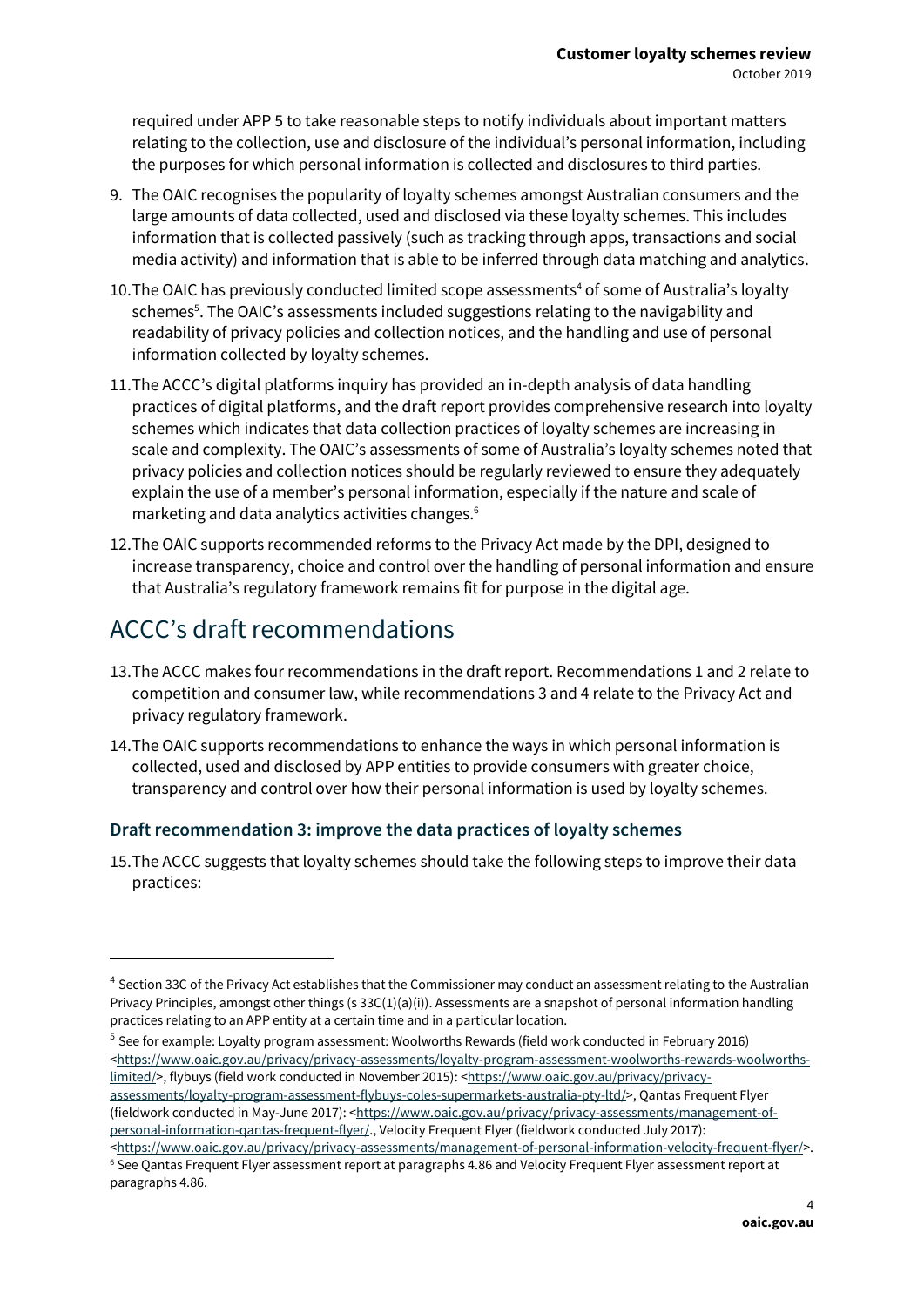#### *Reviewing their clickwrap agreements for unfair contract terms, including by assessing the potential consumer detriment of unilateral variation terms*

- 16.Through the use of clickwrap agreements, organisations may bundle together multiple requests for an individual's consent to a wide range of collections, uses and disclosures of personal information, without giving the individual the opportunity to choose which collections, uses and disclosures they agree to and which they do not.<sup>7</sup> A request for consent to handle personal information tied to the provision of a contract or service also impacts privacy where the handling of that personal information is not necessary for the performance of the contract or service.<sup>8</sup>
- 17.The OAIC supports the ACCC's recommendation 16(c) in the DPI that consent should require a clear affirmative act that is freely given, specific, unambiguous and informed. The OAIC also suggests that consideration is given to other mechanisms to enhance the specificity of consent such as:
	- a. the use of graduated consent where an individual can give consent to different uses of their data throughout their relationship with a service provider<sup>9</sup>
	- b. the use of tiered consent where an individual may consent to disclosing increasing amounts of personal information in exchange for different products or levels of services.

#### *Improving the clarity, accessibility, navigability and readability of privacy policies, including by using definitions consistent with those in the Privacy Act*

- 18.APP 1.3 requires APP entities to have a clearly expressed and up to date privacy policy (APP privacy policy) explaining how personal information will be managed by the entity. An APP privacy policy should be easy to understand, easy to navigate and only include information that is relevant to the management of personal information by the entity.<sup>10</sup> The OAIC made suggestions in its assessments of loyalty schemes regarding these matters.<sup>11</sup>
- 19.The OAIC agrees that organisations –including those operating loyalty schemes should adopt the definition of 'personal information,' as it is defined in Privacy Act, consistently across their policies. The OAIC has previously made similar suggestions in relation to the use of consistent definitions during targeted assessments of agencies and organisations.<sup>12</sup> This will ensure that

<sup>7</sup> See the OAIC's APP Guidelines, Chapter B for guidance on bundled consent

[<sup>&</sup>lt;https://www.oaic.gov.au/privacy/australian-privacy-principles-guidelines/chapter-b-key-concepts/>](https://www.oaic.gov.au/privacy/australian-privacy-principles-guidelines/chapter-b-key-concepts/)

<sup>8</sup> The European Data Protection Board's interpretation of article 7(4) of the GDPR is that consent will not be presumed to be freely given where the consent is tied to the provision of a contract or service, and the processing of personal data is not necessary for the performance of the contract or service. This is to ensure that consent for the processing of personal data cannot directly or indirectly become the counter-performance of a contract. For more information, see the Article 29 Working Party (endorsed by the European Data Protection Board), Guidelines on consent under Regulation 2016/679 [<https://ec.europa.eu/newsroom/article29/document.cfm?action=display&doc\\_id=51030>](https://ec.europa.eu/newsroom/article29/document.cfm?action=display&doc_id=51030) section 3.1.2

<sup>9</sup> See discussion in the UK Information Commissioner's Office (UK ICO) report: *Big Data, AI, Machine Learning and Data Protection*, 2017, page [30 https://ico.org.uk/media/for-organisations/documents/2013559/big-data-ai-ml-and](https://ico.org.uk/media/for-organisations/documents/2013559/big-data-ai-ml-and-data-protection.pdf)[dataprotection.pdf](https://ico.org.uk/media/for-organisations/documents/2013559/big-data-ai-ml-and-data-protection.pdf)

<sup>&</sup>lt;sup>10</sup> See the OAIC's APP Guidelines, Chapter 1 for guidance in relation to developing an APP privacy policy [<https://www.oaic.gov.au/privacy/australian-privacy-principles-guidelines/chapter-1-app-1-open-and-transparent](https://www.oaic.gov.au/privacy/australian-privacy-principles-guidelines/chapter-1-app-1-open-and-transparent-management-of-personal-information/)[management-of-personal-information/>](https://www.oaic.gov.au/privacy/australian-privacy-principles-guidelines/chapter-1-app-1-open-and-transparent-management-of-personal-information/)

<sup>&</sup>lt;sup>11</sup> See Qantas Frequent Flyer assessment report at paragraphs 4.96-4.98 and Velocity Frequent Flyer assessment report at paragraphs 4.95-4.96.

 $12$  See, for example, OAIC Audit report: National Repositories Service – eHealth record System Operator, 1 November 2014 [<https://www.oaic.gov.au/privacy/privacy-assessments/national-repositories-service-ehealth-record-system-operator](https://www.oaic.gov.au/privacy/privacy-assessments/national-repositories-service-ehealth-record-system-operator-audit-report/)[audit-report/>](https://www.oaic.gov.au/privacy/privacy-assessments/national-repositories-service-ehealth-record-system-operator-audit-report/) and Velocity Frequent Flyer assessment report at paragraph 4.22.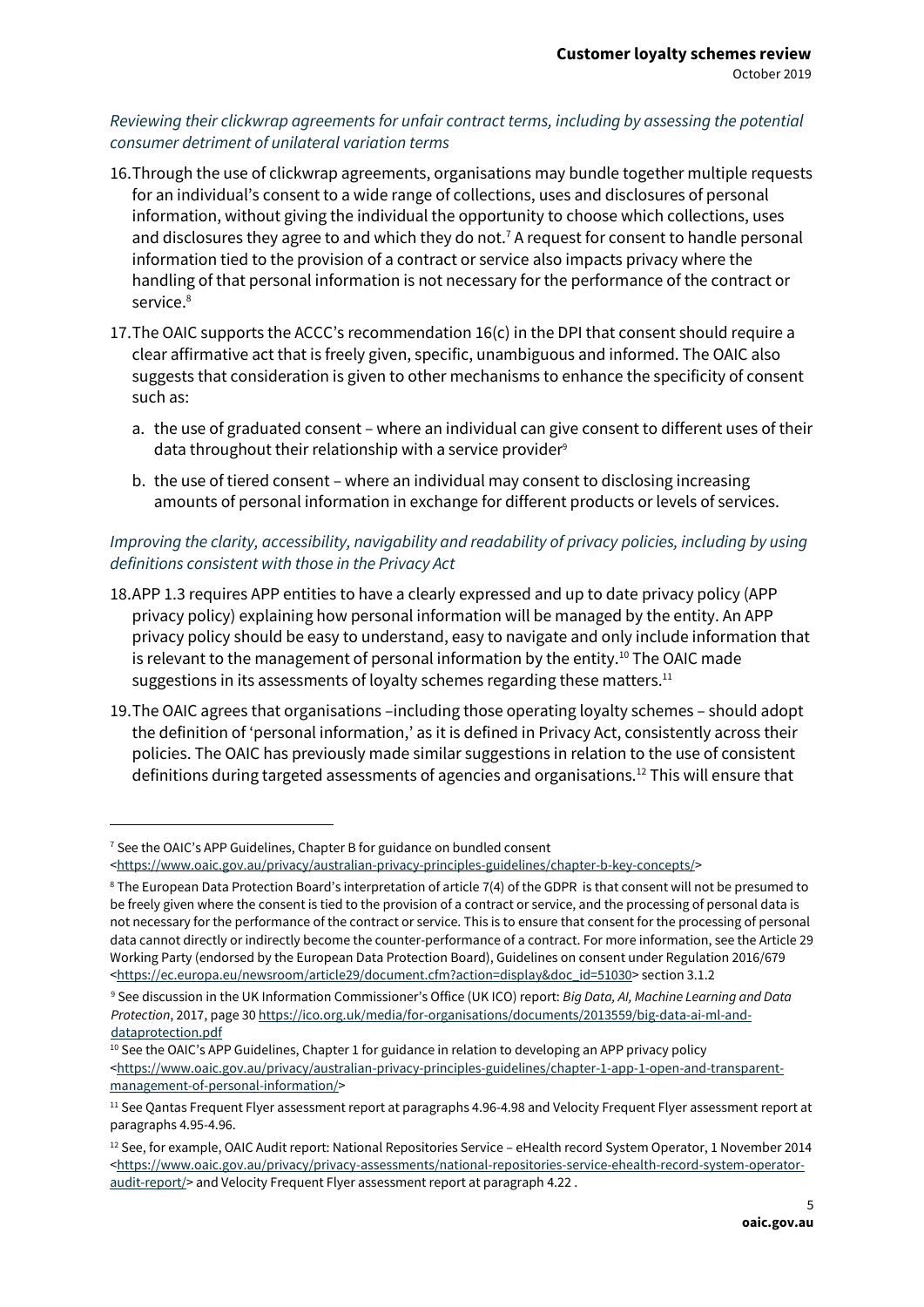organisations comply with their legal obligations under APP 1, including setting out the kinds of personal information collected, how and why it is collected, used and disclosed.<sup>13</sup>

20.The OAIC has published a guide to developing an APP privacy policy which organisations may find useful in reviewing their approaches to informing consumers about how they handle personal information.<sup>14</sup>

#### *Minimising information overload for consumers by prominently presenting relevant aspects of their terms, conditions and privacy policies to consumers during key interactions*

- 21. The OAIC supports measures to minimise information overload for consumers as this will ensure consumers can provide meaningful consent and exercise choice and control over how their personal information is collected, used and disclosed. Organisations should note that the timing of privacy notices can occur dynamically to ensure that information is provided to individuals at the right time (such as during key interactions) and in a way that is easy to read and understand in context.<sup>15</sup>
- 22.In particular, the OAIC supports measures to create a common language in relation to privacy and personal information, which could include the use of standardised icons or phrases, to help consumers understand important aspects of privacy policies, privacy notices and data practices.
- 23.Economy-wide enforceable rules, standards, binding guidance or a code could be developed to operationalise a common language more broadly across the economy. Legislative amendment to the Privacy Act could be considered to enable the Australian Information Commissioner to make such rules, standards or an economy-wide code over time. This would assist in consumer understanding and reduce regulatory fragmentation.

#### *Ending the practice of automatically linking customers' payment cards to their profile to track their purchasing behaviour and transaction activities when they do not scan their loyalty card*

- 24.The ACCC recommends that loyalty schemes cease the practice of automatically linking customers' payment cards to their profile to enable tracking of purchasing behaviour and transaction activities even where they do not scan their loyalty card.
- 25.Personal information may only be collected where it is reasonably necessary for, or directly related to, loyalty s' functions or activities.<sup>16</sup> The OAIC notes that the draft report provides that loyalty schemes are not compensating their members with points as a result of this tracking. Furthermore, we note that a higher threshold applies to the collection of information that is sensitive information.<sup>17</sup>
- 26.In addition, consumers may not appreciate that their purchasing behaviour and transaction activities may continue to be tracked even after they decide to stop using their loyalty card. This impacts consumers' ability to make meaningful decisions in relation to the collection, use and

<sup>&</sup>lt;sup>13</sup> See APP 1.4.

<sup>&</sup>lt;sup>14</sup> OAIC, Guide to developing an APP privacy policy [<https://www.oaic.gov.au/privacy/guidance-and-advice/guide-to](https://www.oaic.gov.au/privacy/guidance-and-advice/guide-to-developing-an-app-privacy-policy/#top)[developing-an-app-privacy-policy/#top>](https://www.oaic.gov.au/privacy/guidance-and-advice/guide-to-developing-an-app-privacy-policy/#top)

<sup>15</sup> See the OAIC's Guide to data analytics and the Australian Privacy Principles for a best practice approach to privacy notices [<https://www.oaic.gov.au/privacy/guidance-and-advice/guide-to-data-analytics-and-the-australian-privacy](https://www.oaic.gov.au/privacy/guidance-and-advice/guide-to-data-analytics-and-the-australian-privacy-principles/)[principles/>](https://www.oaic.gov.au/privacy/guidance-and-advice/guide-to-data-analytics-and-the-australian-privacy-principles/).

<sup>16</sup> See APP 3.

<sup>17</sup> See APP 3.3.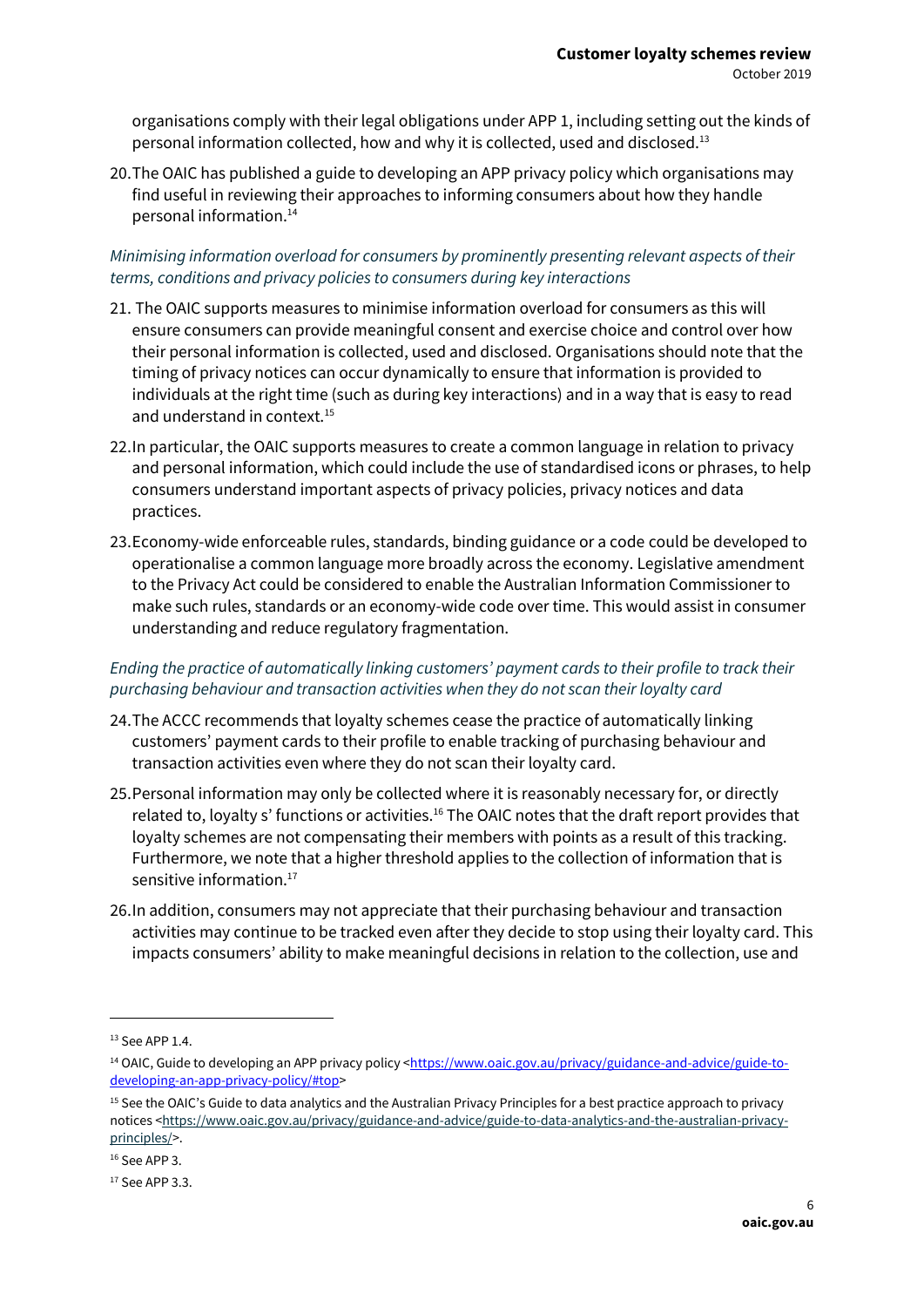disclosure of their personal information by loyalty schemes and raises whether collection is by fair means.

27.The Privacy Act provides privacy complaint mechanisms for individuals which contemplate that in general an individual will raise a privacy issue with a regulated entity in the first instance and if unresolved, may lodge a complaint with the OAIC.<sup>18</sup>

*Outlining with which entities consumer data is being shared and for what purposes, and drawing to consumer's attention how their data is being handled (including, for example, by providing a prominent notice during relevant interactions with customers)*

- 28.The OAIC supports point in time notification specific to interactions with customers. The OAIC's guidelines provide notification should occur at or before the time an APP entity collects an individual's personal information. This is in order to assist the individual to make an informed choice about whether to provide the personal information to the APP entity. If that is not practicable, notification may occur as soon as practicable after collection occurs. It is the responsibility of the APP entity to be able to justify that it is not practicable to give notification or ensure awareness before or at the time of collection.<sup>19</sup>
- 29.The APPs contain several important requirements in relation to the disclosure of personal information to other entities, including:
- An APP privacy policy must contain information on whether the entity is likely to disclose personal information to overseas recipients<sup>20</sup>, and the countries in which such recipients are likely to be located.<sup>21</sup>
- An APP entity must notify the individual of any other entity, body or person to which the APP entity usually discloses personal information that is collected<sup>22</sup> including whether the APP entity is likely to disclose personal information to overseas recipients,<sup>23</sup> and provide the countries in which such recipients are likely to be located. 24
- If an APP entity holds personal information about an individual that was collected for a particular (the primary) purpose, it must not use or disclose the information for a secondary purpose unless the individual has consented, or an exception applies. 25
- An entity must take reasonable steps to ensure that an overseas recipient of personal information does not breach the APPs prior to disclosing personal information overseas.<sup>26</sup>
- 30.Loyalty schemes must comply with these obligations and periodically review their practices to ensure best privacy practice in this regard. A Privacy Impact Assessment (PIA) would assist loyalty schemes to map customer data flows and privacy risks which may emerge at various stages of collection, use and disclosure of personal information. For example, the data flows set

- $22$  APP 5.2.(f).
- <sup>23</sup> APP 5.2(i).
- <sup>24</sup> APP 5.2(j)
- <sup>25</sup> See APP 6.
- <sup>26</sup> APP 8.

<sup>&</sup>lt;sup>18</sup> See the OAIC's website on how to lodge a privacy complaint: <[https://www.oaic.gov.au/privacy/privacy-complaints/>](https://www.oaic.gov.au/privacy/privacy-complaints/)

<sup>&</sup>lt;sup>19</sup> See the OAIC's APP Guidelines, Chapter 5 for more information on the notification of the collection of personal information < [https://www.oaic.gov.au/privacy/australian-privacy-principles-guidelines/chapter-5-app-5-notification-of](https://www.oaic.gov.au/privacy/australian-privacy-principles-guidelines/chapter-5-app-5-notification-of-the-collection-of-personal-information/)[the-collection-of-personal-information/>](https://www.oaic.gov.au/privacy/australian-privacy-principles-guidelines/chapter-5-app-5-notification-of-the-collection-of-personal-information/)

 $20$  APP 1.4(f).

 $21$  APP 1.4(g).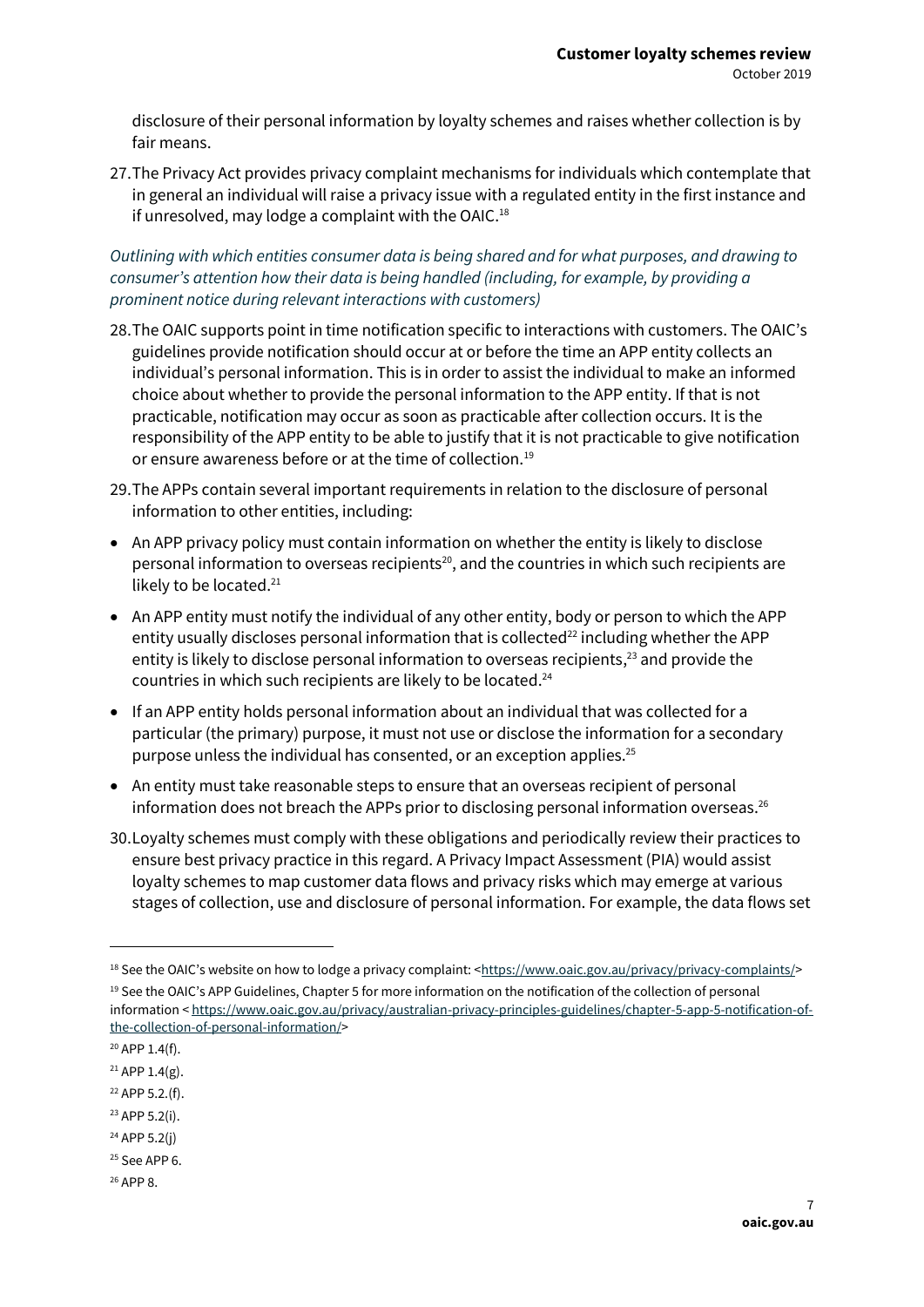out on page 36 of the draft report indicate movement of personal information that is collected actively and voluntarily, passively, and inferred from other sources.

31. The OAIC has also published guidance in relation to conducting PIAs,  $^{27}$  as well as a guide to data analytics and the Australian Privacy Principles<sup>28</sup> which may assist loyalty schemes in the responsible handling of personal information.

*Disclosing to consumers the sources of third party advertising, the sources of the consumer data used to inform that advertising, and the channels through which they may receive targeted advertising and how their consumer data may be used to generate leads (including, for example, via a regularly updated online notice)*

- 32.The ACCC expresses concern in relation to certain targeted advertising practices, including opacity in relation to the extent of which customers are tracked online and the source of the targeted advertising that is being delivered to the consumer. The lack of specificity and detail around targeted advertising is noted as imposing a significant barrier to consumers' understanding of how their personal information is used, and the implications of this use. This is problematic as it impacts on consumers' ability to provide meaningful consent and reduces organisational accountability for the open and transparent management of personal information.
- 33.The OAIC has acknowledged similar concerns around a lack of transparency raised during the DPI and has expressed support for greater transparency around the use of consumer data, including personal information, for targeted advertising processes.
- 34.Where personal information is used to communicate directly with an individual to promote goods and services – otherwise known as direct marketing – APP 7 may apply.<sup>29</sup> Importantly, organisations engaging in direct marketing must provide a simple means by which the individual may request not to receive direct marketing communications from the organisation. If an individual makes such a request to stop receiving direct marketing communications or a request to an organisation to provide its source of personal information, the organisations must give effect to this request within a reasonable period.<sup>30</sup>
- 35.The ACCC makes several recommendations in the DPI final report in relation to targeted advertising, including that default settings which enable data processing for purposes other than performance of a contract – such as in order to conduct targeted advertising – be preselected to 'off'. The OAIC is generally supportive of the default setting aspect of this recommendation as a privacy-enhancing mechanism which reflects consumer preferences and expectations.

*Providing consumers of loyalty schemes with more meaningful controls over the collection, use and disclosure of their data to respond to consumer demands to align the data practices of loyalty schemes with the data preferences of consumers* 

36.The ACCC notes that consumers who are concerned about the data practices of loyalty schemes but wish to continue to participate may benefit from being given the choice to meaningfully opt

<sup>27</sup> OAIC, Guide to undertaking privacy impact assessments < [https://www.oaic.gov.au/privacy/guidance-and](https://www.oaic.gov.au/privacy/guidance-and-advice/guide-to-undertaking-privacy-impact-assessments/)[advice/guide-to-undertaking-privacy-impact-assessments/>](https://www.oaic.gov.au/privacy/guidance-and-advice/guide-to-undertaking-privacy-impact-assessments/)

<sup>&</sup>lt;sup>28</sup> OAIC, Guide to data analytics and the Australian Privacy Principles [<https://www.oaic.gov.au/privacy/guidance-and](https://www.oaic.gov.au/privacy/guidance-and-advice/guide-to-data-analytics-and-the-australian-privacy-principles/)[advice/guide-to-data-analytics-and-the-australian-privacy-principles/>](https://www.oaic.gov.au/privacy/guidance-and-advice/guide-to-data-analytics-and-the-australian-privacy-principles/)

<sup>&</sup>lt;sup>29</sup> APP 7 does not apply to the extent that the *Do Not Call Register Act 2006* (Cth), the *Spam Act 2003* (Cth) or any other legislation prescribed in the *Privacy Regulation 2013* (Cth) applies.

<sup>30</sup> See APP 7.6 and 7.7.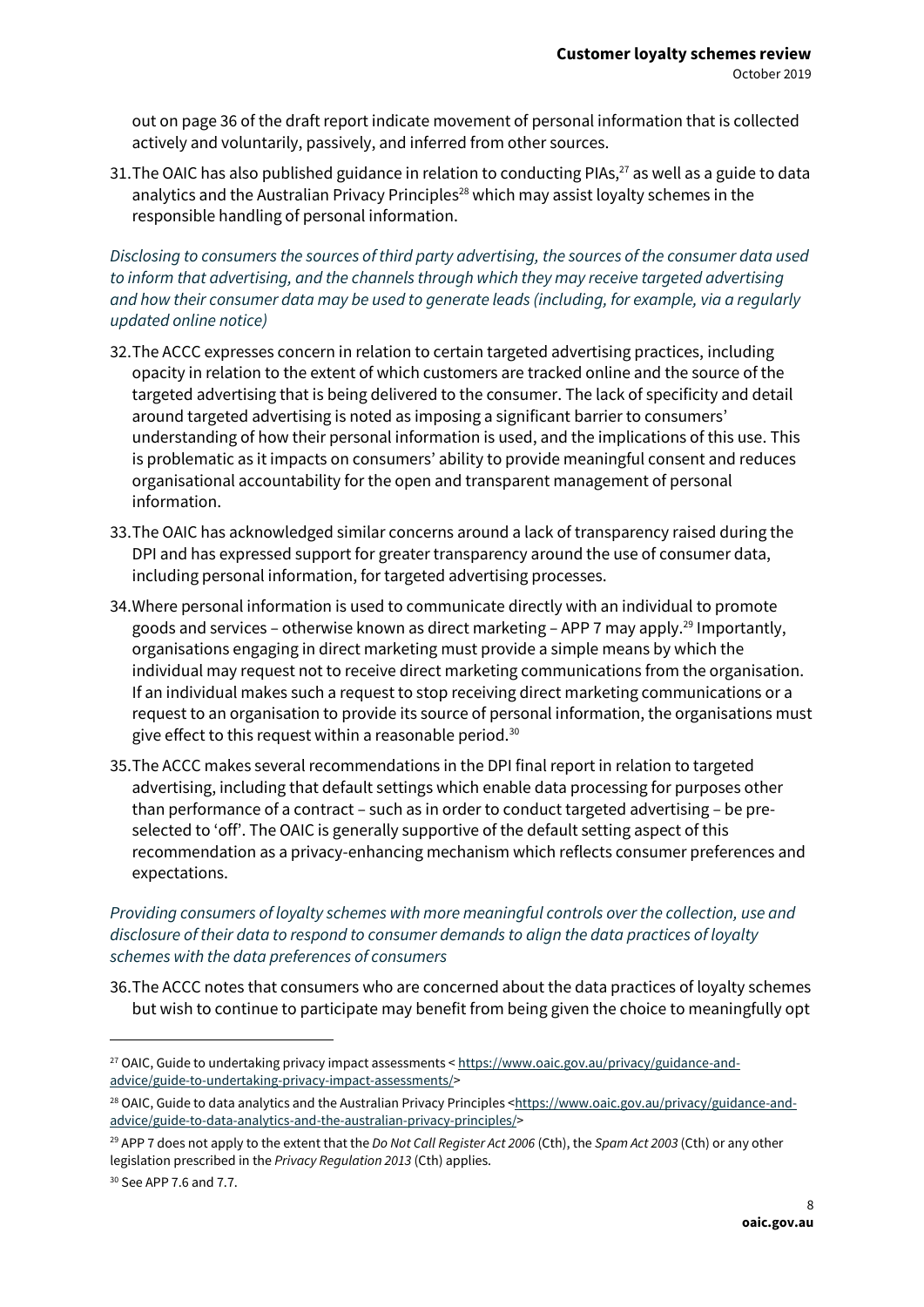out of certain data practices in a way that suits their own privacy preferences. The concerns and consumer preferences outlined in the draft report reiterate the need for greater choice and control over personal information handling practices.

37.The OAIC considers that a right for individuals to object to the handling of personal information for specific purposes would be beneficial, particularly to those who wish to continue using a service but do not agree to certain data practices.<sup>31</sup> Such a right would complement the right to erasure as recommended in the DPI final report, which would require APP entities to comply with an individual's request to erase personal information (subject to certain exceptions).

#### **Draft recommendation 4: strengthen protections in the Privacy Act and broader reform of Australian privacy law**

- 38.The ACCC notes that the concerns it has identified in the draft report have direct parallels with those in the ACCC's DPI final report. The ACCC is of the view that the findings in the draft report reinforce the recommendations made in the DPI final report and further support the recommendations for economy-wide changes in relation to privacy law.
- 39. The OAIC generally agrees with the ACCC's position in this regard and is broadly supportive of the DPI final report recommendations, subject to some targeted suggestions to ensure that the right balance is struck between privacy self-management and organisational accountability.
- 40.We note that the DPI final report recommended additional protections for vulnerable groups such as children in the context of digital platforms, given the substantial power imbalances and information asymmetries which exist between those groups and digital platforms. Although the draft report does not explore the extent to which children are engaged with loyalty schemes, we suggest that some consideration could be given to whether any additional protections are required for vulnerable groups in this context, noting the increasing prevalence of loyalty schemes across the retail and entertainment sector.
- 41.We provide the following comments, consistent with our submission in response to the DPI final report.

#### *Updating the definition of personal information in line with current and likely future technological developments to capture any technical data relating to an identifiable individual*

42.We support a revision of the definition of 'personal information' in the Privacy Act to specifically capture technical data such as IP addresses, device identifiers, location data and other online identifiers that may be used to identify an individual.

*Strengthening notification requirements to ensure that the collection of consumers' personal information directly or by a third party is accompanied by a notice of the collection that is concise, intelligible and easily accessible, written in clear and plain language, provided free of charge and accompanied by appropriate measures to reduce the information burden on consumers*

43.We support the strengthening of existing notice requirements under APP 5, subject to appropriate legal and public interest exceptions. Requirements for notices to be concise, transparent, intelligible, written in clear and plain language and provided free of charge provide important privacy protections that assist individuals to exercise choice and control over how their personal information is collected, used and disclosed.

<sup>31</sup> See Article 21 of the GDPR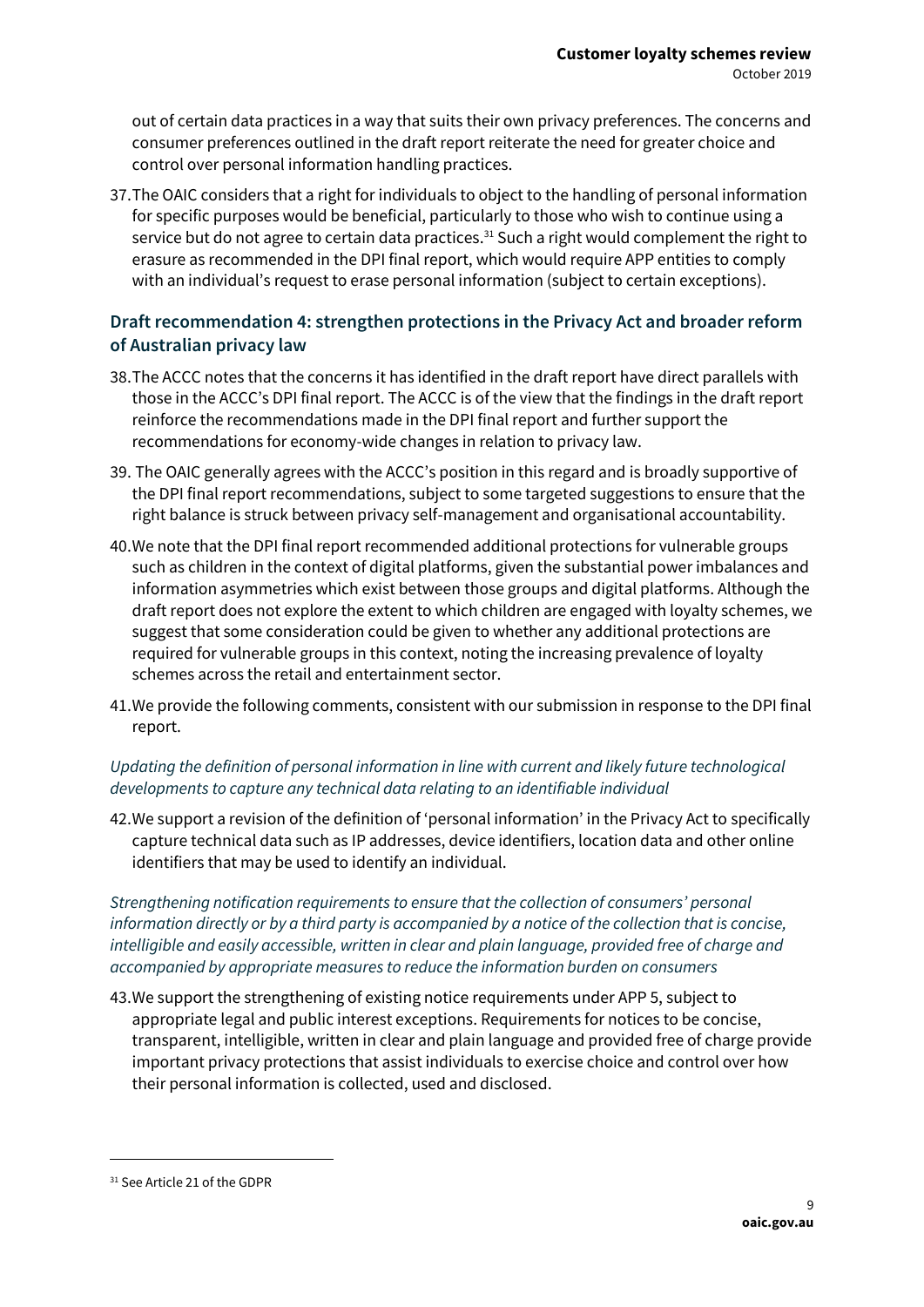44.We acknowledge that a balance must be struck between appropriate, strengthened notice requirements and the practical consequences of increased provision of notices to consumers, which could include increased notification fatigue.

#### *Strengthening consent requirements to require that consents are freely given, specific, unambiguous and informed, and that any settings for additional data collection must be pre-selected to 'off'*

- 45.The OAIC supports strengthened consent requirements, including that consent should require a clear, affirmative act that is freely given, specific, unambiguous and informed. This reform would align the definition of consent more closely with the European Union General Data Protection Regulation (EU GDPR).<sup>32</sup> The OAIC also suggests that consideration be given to other mechanisms to enhance the specificity of consent, including:
- the use of graduated consent where an individual can give consent to different uses of their data throughout their relationship with a service provider $33$
- the use of tiered consent where an individual may consent to disclosing increasing amounts of personal information in exchange for different products or levels of services.
- 46.The OAIC suggests that greater certainty about consent requirements could be achieved through economy-wide enforceable rules, standards, binding guidance or a code to create a common language to assist individuals in understanding privacy practices and providing meaningful consents to the collection, use and disclosure of personal information. This could include the use of standardised icons or phrases.

#### *Ensuring consents are required whenever personal information is collected, used or disclosed by an entity subject to the Privacy Act, unless the personal information is necessary to perform a contract to which a consumer is a party, required under law or otherwise necessary in the public interest*

- 47.The OAIC notes that while consent is an important part of Australia's privacy framework, it is not the only basis for permitting the handling of personal information under the Privacy Act.<sup>34</sup> Seeking freely given, specific, unambiguous and informed consent may, in some circumstances, be impractical or overly burdensome. Seeking consent for routine purposes may also undermine the quality of consents obtained and result in consent fatigue for consumers.
- 48.Overreliance on consent shifts the burden to individuals to critically analyse and decide whether they should disclose their personal information in return for a service or benefit. In the digital age, where data flows and technologies used to process personal information are increasingly complex and difficult to understand, $35$  individuals are not always well placed to assess the risks and benefits of providing their personal information.<sup>36</sup>

 $32$  Article 4(11) of the GDPR defines 'consent' of the data subject as any freely given, specific, informed and unambiguous indication of the data subject's wishes by which he or she, by a statement or by a clear affirmative action, signifies agreement to the processing of personal data relating to him or her.

<sup>33</sup> See discussion in the UK Information Commissioner's Office (UK ICO) report: *Big Data, AI, Machine Learning and Data Protection*, 2017, page 3[0 https://ico.org.uk/media/for-organisations/documents/2013559/big-data-ai-ml-and-data](https://ico.org.uk/media/for-organisations/documents/2013559/big-data-ai-ml-and-data-protection.pdf)[protection.pdf](https://ico.org.uk/media/for-organisations/documents/2013559/big-data-ai-ml-and-data-protection.pdf)

<sup>&</sup>lt;sup>34</sup> See, for example: APP 3, APP 6, APP 7 and APP 8.

<sup>&</sup>lt;sup>35</sup> See discussion around the challenges of seeking consent in relation to the use of artificial intelligence technologies in the OAIC submission to Standards Australia, *Developing Standards for Artificial Intelligence: Hearing Australia's Voice – Submission to Standards Australia*, 26 August 2019 <https://www.oaic.gov.au/engage-with-us/submissions/developingstandards-for-artificial-intelligence-hearing-australias-voice-submission-to-standards-australia/>

<sup>36</sup> See the discussion of human behaviour in Office of the Privacy Commissioner of Canada's Discussion Paper - *Consent and privacy: A discussion paper exploring potential enhancements to consent under the Personal Information Protection and Electronic Documents Act* (2016) <https://www.priv.gc.ca/media/1806/consent\_201605\_e.pdf>. Page 9 refers to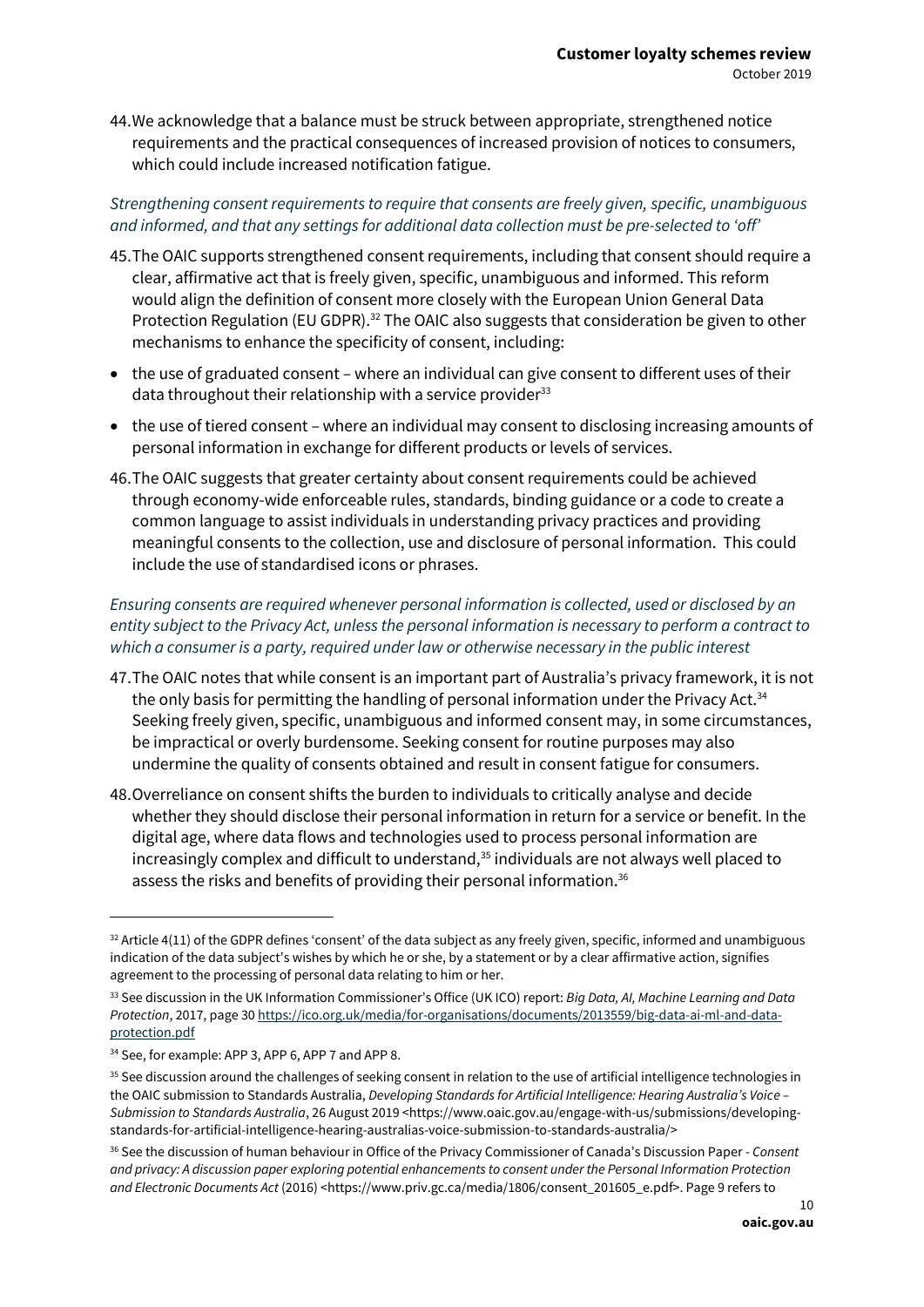- 49.Accordingly, in addition to appropriately strengthened consents, we also support the introduction of organisational accountability measures that will redress the imbalance in knowledge and power between individuals and organisations – such as codifying the obligation on entities to use and disclose personal information 'fairly and lawfully', and adopting express requirements to conduct compulsory privacy impact assessments for the collection, use or disclosure of personal information involving high risks, and to implement privacy by design and default.
- 50.It is also important to ensure that consent is used to support real choice and control. This may require consideration of the need to constrain certain data or business practices which are contrary to consumers' expectations in relation to privacy. The OAIC suggests that the development of 'no-go zones' be considered for suitability in Australia, due to the enhanced privacy protection they provide against certain data practices. $37$

#### *Requiring entities subject to the Privacy Act to erase the personal information of a consumer without undue delay on receiving a request for erasure from the consumer, except in certain circumstances*

- 51.The OAIC supports the recommendation to enable individuals to request the erasure of their personal information subject to various exceptions. Under this recommendation, APP entities will be required to comply with the request to erase personal information without undue delay, unless there is an overriding reason for the information to be retained.
- 52.In addition, the OAIC recommends that consumers be notified of their ability to request the erasure of their personal information. This could be modelled on similar requirements in Article 13 of the EU GDPR.
- 53.As discussed above, we recommend that the right to erasure be complemented by a right for individuals to object to the handling of their personal information for specific purposes. A right to object could be modelled on a similar protection contained in Article 21 of the EU GDPR.
- 54.The OAIC also suggests that consideration be given to an obligation on all APP entities including loyalty schemes – to delete all user data on request. A comparative provision is found in subsection 17(3) of the *My Health Records Act 2012* (Cth), which requires the destruction of records containing health information in a My Health Record upon request by the individual. This provision was implemented in response to the Australian community's calls for stronger privacy and security protections within the My Health Record system and reflects consumer expectations about continuing access to data. A similar ability to request (and require) deletion of data is built into the legislative framework of the Consumer Data Right and supported by data standards.

#### *Introducing direct rights for individuals to bring actions or class actions before the courts to seek compensation for an interference with their privacy under the Privacy Act*

55.The OAIC supports the introduction of a direct right of action for individuals to seek compensation under the Privacy Act for an interference with their privacy. This

numerous studies that have shown that individuals will say they care about privacy yet at the same time disclose significant quantities of personal information online. This may be because individuals have limited time and energy to fully engage in privacy policies and find it difficult to quantify privacy risks compared to concrete rewards for disclosing personal information online.

<sup>&</sup>lt;sup>37</sup> Office of the Privacy Commissioner of Canada, *Guidance on inappropriate data practices: Interpretation and application of subsection 5(3),* May 2018 <https://www.priv.gc.ca/en/privacy-topics/collecting-personal-

information/consent/gd\_53\_201805/> Examples of 'no-go zones' include profiling or categorisation that leads to unfair, unethical or discriminatory treatment contrary to human rights law, and the collection, use or disclosure for purposes that are known or likely to cause significant harm to the individual.